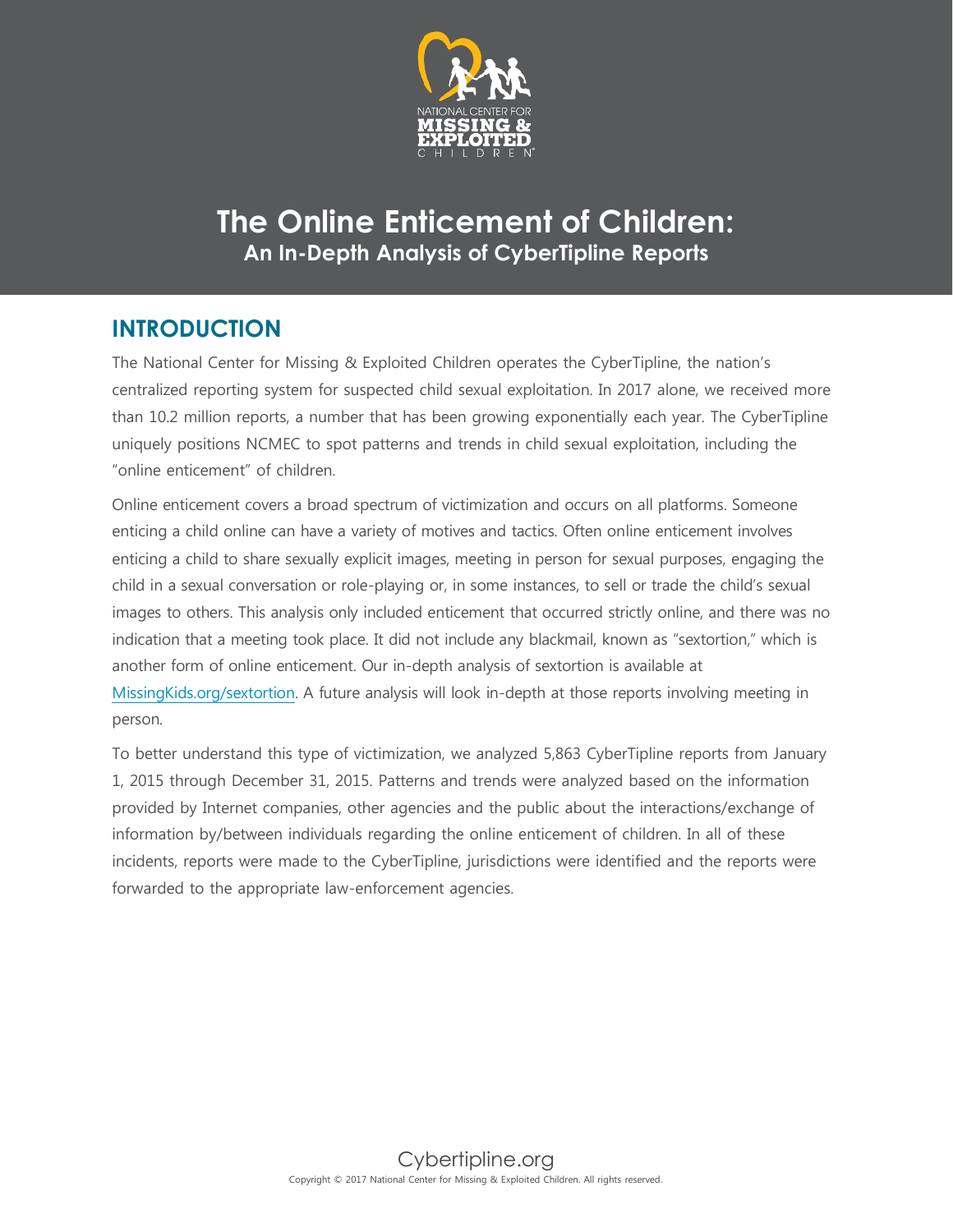## **WHAT WE LEARNED**

## **ABOUT THE REPORTED CHILD VICTIMS**

The majority of reported child victims were girls (78%) while 13% were boys (for 9% of reports, gender could not be determined). The reported child victims ranged in age from 1 to 17, with a mean age of 15. Ultimately, whether children were below or above this average age helped determined their child age/gender category. Compared to younger boys (4%), older boys (8%) and younger girls (24%), older girls comprised the largest category of reported child victims (48%).



Although one primary victim was identified per online enticement report, almost 1 in 4 reports

(23%) indicated that the offender had additional child victims. However, this estimate is likely an underrepresentation, given that there was often not enough information about additional children victimized by the same offender.

Of the reports in which it could be determined (n=5,455), 9% of reports indicated that the child victims had certain vulnerabilities prior to, or at the time of, the online enticement situation being reported. These vulnerabilities included mental health histories, developmental disorders, a history of talking to adults online and/or trading sexually explicit content online, a history of running away and/or some type of family abuse history.

## **ABOUT THE REPORTED OFFENDERS**

Of the 5,917 offenders named in the reports; the majority were male (82%) while only 9% were female (for 9% of offenders, gender could not be determined). While an overall offender age-range and average age could not be calculated, some reported offenders were indicated to be as young as early teens and others as old as late adulthood, even into their late seventies.

## *Offender/child relationship.*

Of the total reported offenders, 98% were individuals seemingly unknown to the children in real life while only 2% were likely known. Of these likely known offenders, more than half (53%) were indicated as family members and over half were identified as male (56%). Over one-third were identified as female (38%) and the gender was unknown for 6%. The most common reported familial offenders were identified as parents/step-parents (57%) or siblings (37%); more distant familial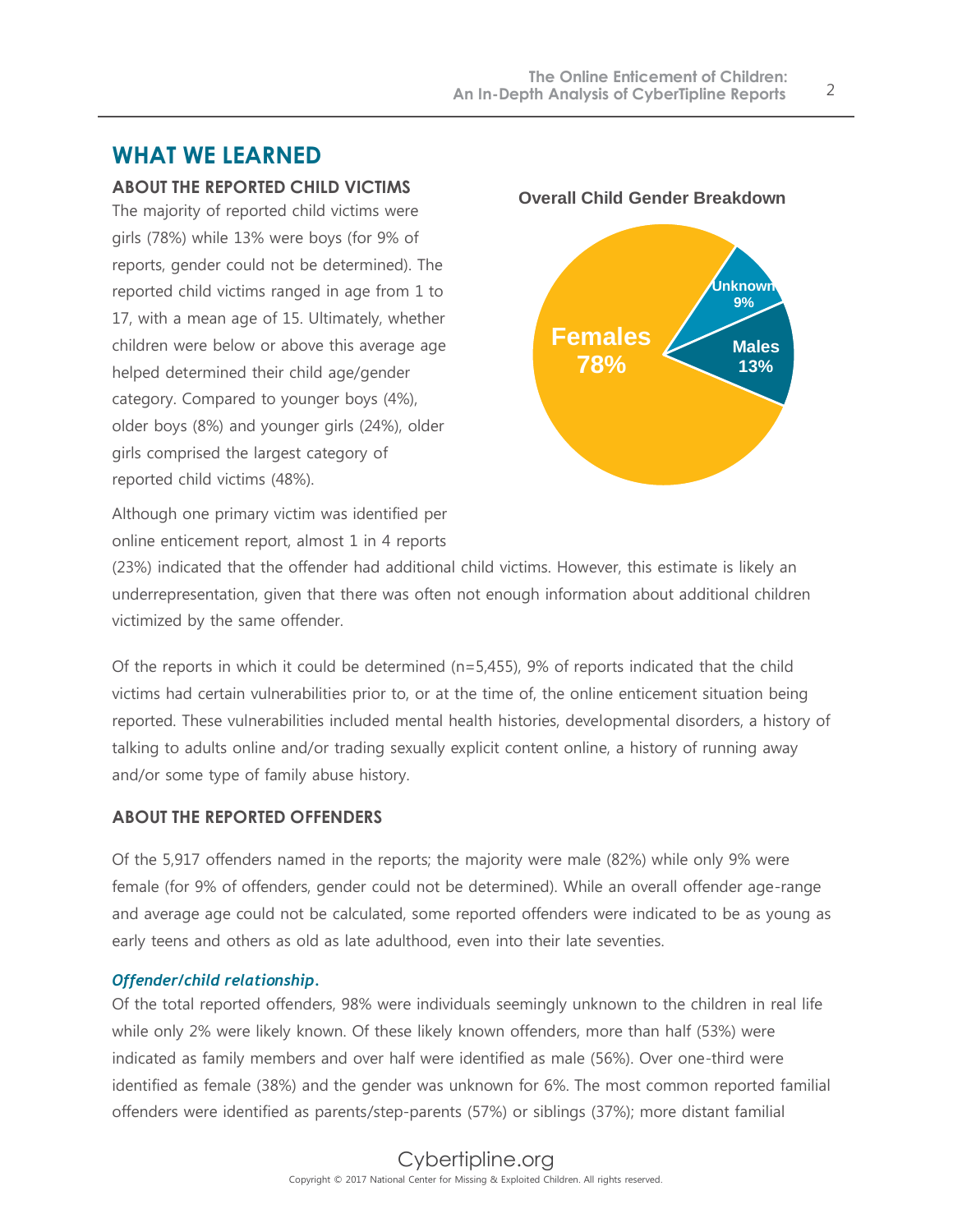relationships were rare (e.g. aunts, uncles, cousins). Likely known non-familial offenders also ranged in closeness to the child, from those with greater physical access to the child (e.g. family friends, exintimate partners, etc.) to those with less physical access to the child (e.g., acquaintances in the community).

## **ABOUT THE REPORTING ENTITIES**

Internet companies were the most frequent reporter of online enticement to the CyberTipline (71%), followed distantly by parents/guardians (14%) and members of the general public unknown to the child victim (4%). The child victims only reported to the CyberTipline on their own behalf in ~2% of reports.

#### *Child age and gender differences.*

For both boys and girls, Internet companies and parents/guardians were the most common reporting entity type. Girls were disproportionately more likely to have had an Internet company make a report on their behalf (73%) compared to the proportion of boys (62%).



#### **Reports to the CyberTipline**

In contrast, parent/guardian reports and self-reports were disproportionately more likely to have been made on behalf of, or by, boys (25% and 3%, respectively) compared to the proportions of girls (14% and 1%, respectively).

There were also significant differences in reporting entities by child age. While younger children were significantly more likely to have had a parent/guardian report on their behalf, older children were significantly more likely to have had an Internet company report for them.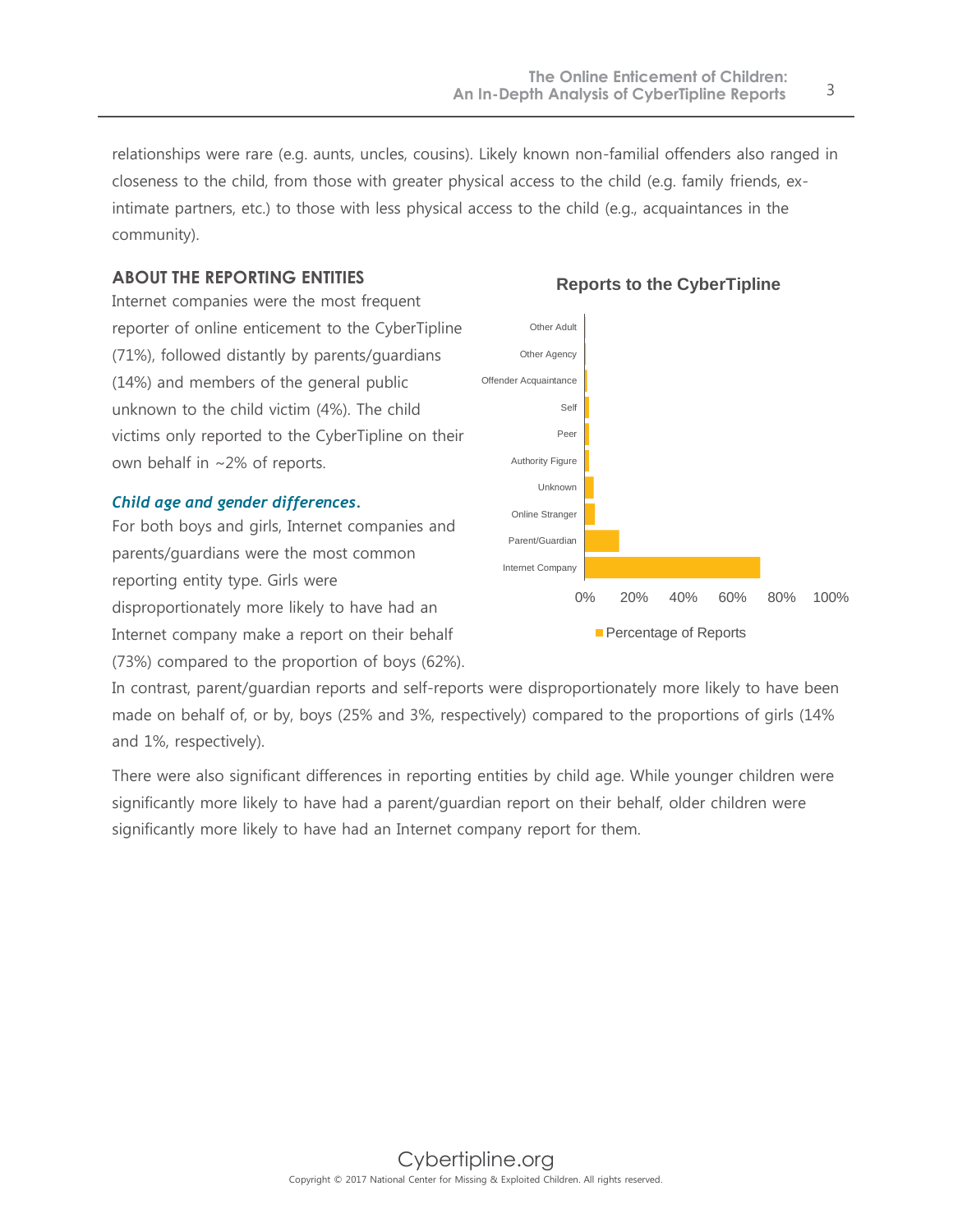#### **ABOUT THE REPORT TYPES**

The CyberTipline online enticement reports can be characterized in two main ways—direct or indirect enticement of the children. The vast majority of reports (90%) involved **offenders' direct communication with children**, or an attempt to do so by either individual. However, in a smaller proportion of reports (4%), **children were third-parties to the online enticement** by/between offenders (for 6%, report type could not be determined). For each of these report types, specific examples include:

| <b>Child/Offender "Direct Communication"</b>   | Child is a "Third-Party" to the Enticement   |
|------------------------------------------------|----------------------------------------------|
| • Offenders (91%) or children (2%) initiating, | • Offenders engaging in direct               |
| or attempting to initiate, direct, one-to-one  | communication with each other online         |
| communication with the other                   | related to the offering or solicitation of   |
|                                                | specific children (74%)                      |
| $\bullet$ = Offenders posting memes or         | • Offenders posting memes/advertisements     |
| advertisements online as general               | online to other offenders, either to offer a |
| solicitations for any child of a certain       | child/content of a child to any interested   |
| age/age-range (6%) or; children posting        | offenders (13%) or solicit those with access |
| memes/advertisements as a general              | to any child/content of a child, typically   |
| offering to anyone who might be                | within a certain age range (13%).            |
| interested $(1%)$                              |                                              |

#### *Child age and gender differences.*

Children solicited directly by offenders were significantly older and less variable in age (M=15 years old; range=6-17years old) compared to children exploited as third-parties by/between offenders (M=11 years old; range=1-17years old). This is likely due to likely known offenders having greater access to children at younger ages. In contrast, likely unknown offenders disproportionately engaged in online enticement by initiating direct contact with children, a group only accessible once they are old enough to utilize the internet.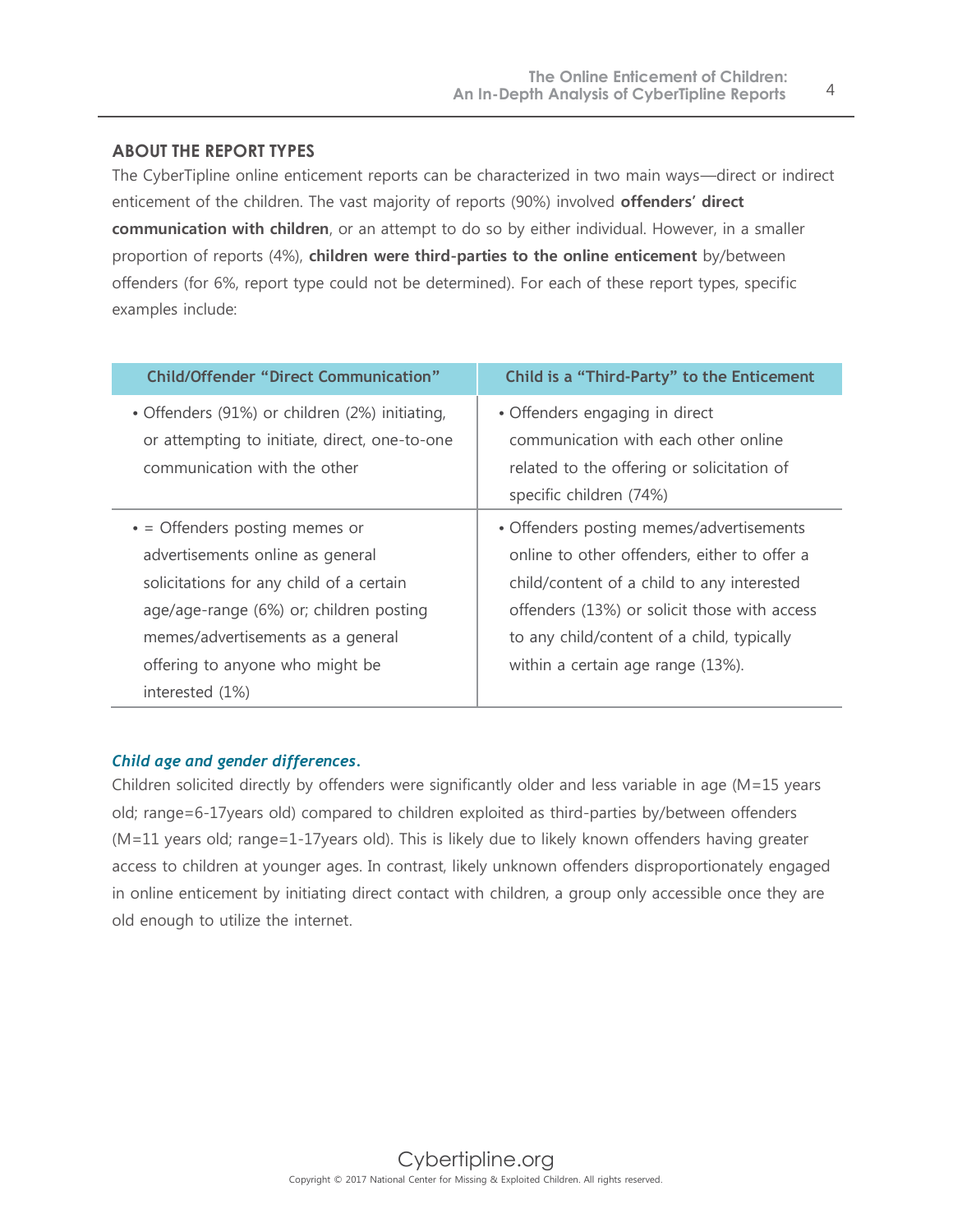

**Child Age by Report Type**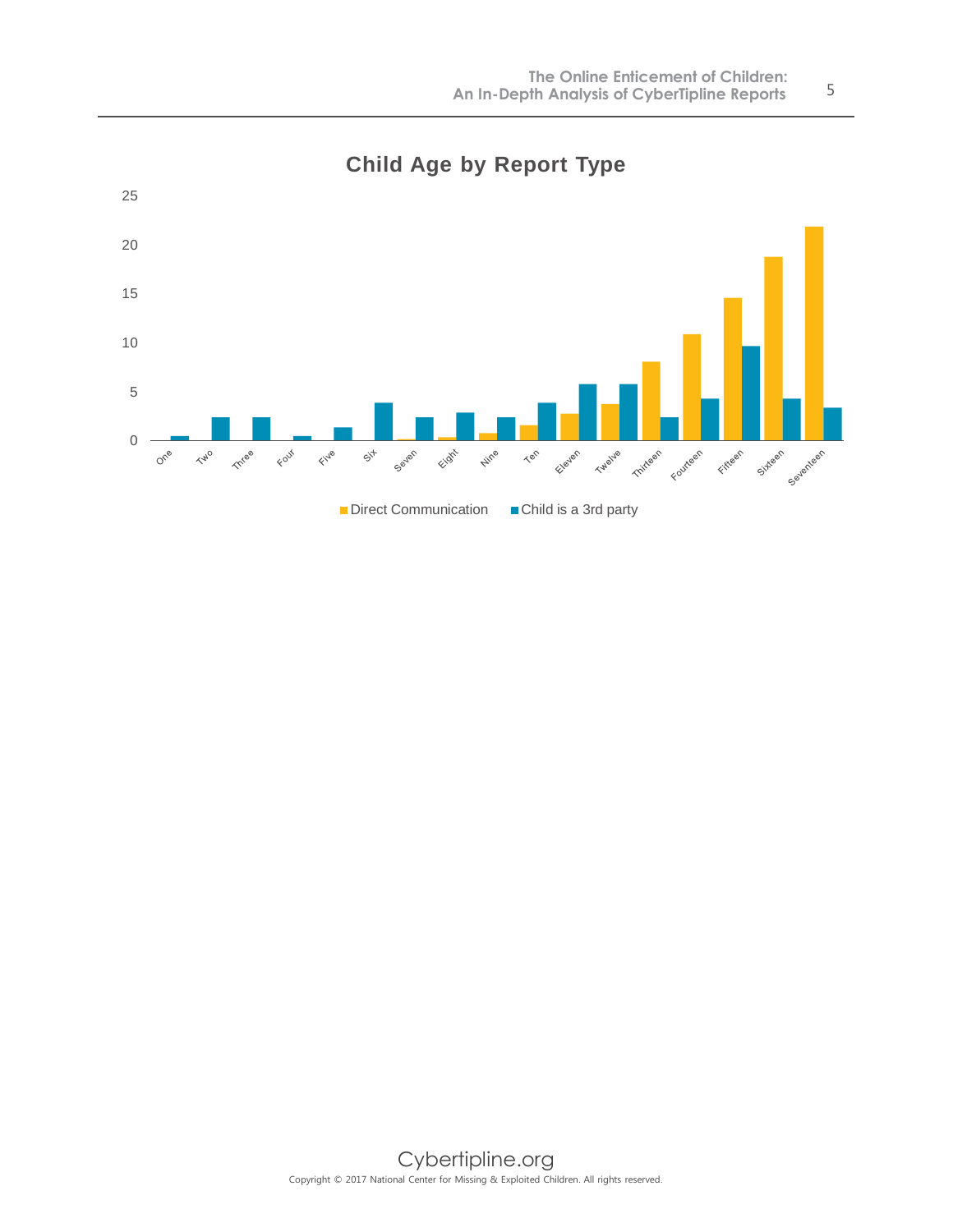## **ABOUT OFFENDERS' GOALS**

Of the reported offenders for whom it could be evaluated (n=3,592), a variety of apparent goals emerged (for 3% of offenders, more than one goal was indicated). Most commonly, offenders seemed to want sexually explicit images of children (60%); to meet and have sexual contact with children (32%); to engage in sexual conversation/role-play with children online (8%) and; to acquire some type of financial goal (2%).

In addition, there were other, less common and/or more difficult goals to determine, including trying to use children for sex trafficking purposes, whether in person or online; wanting revenge on children, by distributing their content



**Overall Offender Goals**

to others; having some form of exhibitionist goals and; for children to offend upon other children.

#### *Offender/child relationship.*

Regardless of how children were exploited, directly or as a third-party, the offender/child relationship appeared to strongly indicate the offender's goals. Of the likely unknown offenders for whom goals could be determined, those in "direct communication" (n=3,351) and "third-party" (n=131) reports primarily seemed to want to acquire sexually explicit images of children (64%, 52%), to have sex with children (32%, 45%) and to engage in sexual conversation/role-play with children (8%, 4%). In addition, likely unknown offenders soliciting children directly, but not those exploiting them as thirdparties, also seemed wanted to acquire some type of financial goal from children (<1%).

In contrast, offenders likely known by the children (n=77) seemed to have unique motivations, given the likelihood of previous access to child victims. Their apparent goals seemed to be sex, either a threesome or wanting to watch children with the other offender (40%); financial gain, such as by trading the child/child's content for money (29%), acquiring sexually explicit images, often by trading (21%); engaging in sexual conversation/role-play with the other offender and/or the child (6%) and getting revenge on the child, often by sharing explicit images of the child (4%).

| <b>Top Offender Goals by Offender Type</b>      |                                                   |                                                |
|-------------------------------------------------|---------------------------------------------------|------------------------------------------------|
| "Direct communication"<br>offenders $(n=3,351)$ | "Third-party" unlikely known<br>offenders (n=131) | "Third-party" likely known<br>offenders (n=77) |
| Images $(64%)$                                  | Images $(52%)$                                    | Sex (40%)                                      |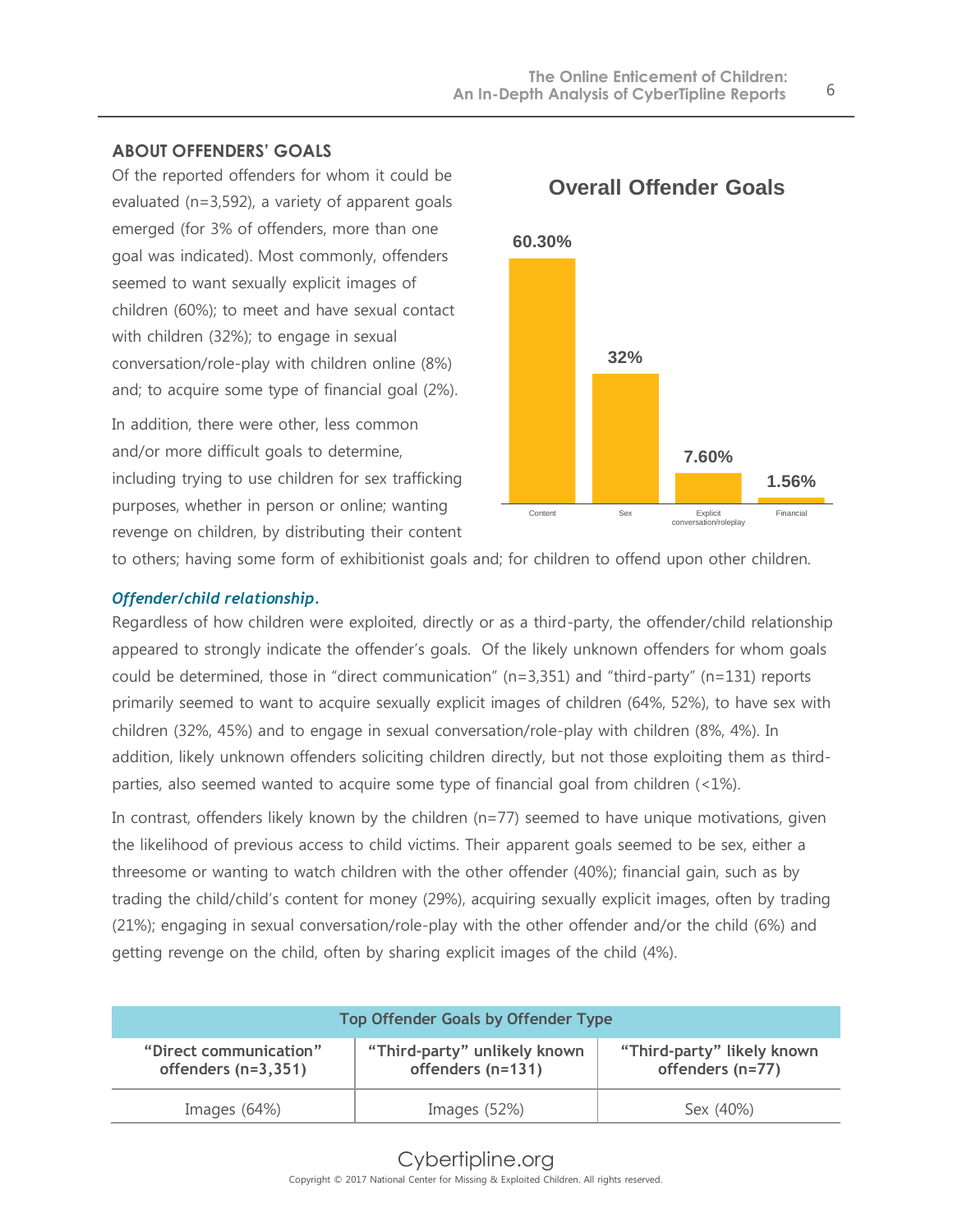| Sex (32%)                 | Sex (45%)                 | Money/goods (29%) |
|---------------------------|---------------------------|-------------------|
| Sexual conv/roleplay (8%) | Sexual conv/roleplay (4%) | Images $(21%)$    |

#### *Child age and gender differences.*

When offenders were in direct communication with children, boys were significantly more likely to be solicited by offenders wanting images or some type of financial goal, such as getting the children to sign up on some website requiring a credit card "for verification purposes". Furthermore, children were significantly older, on average, when sex was the apparent offender goal (M=15.3 years old) compared to when sex was not the goal (M=14.8 years old).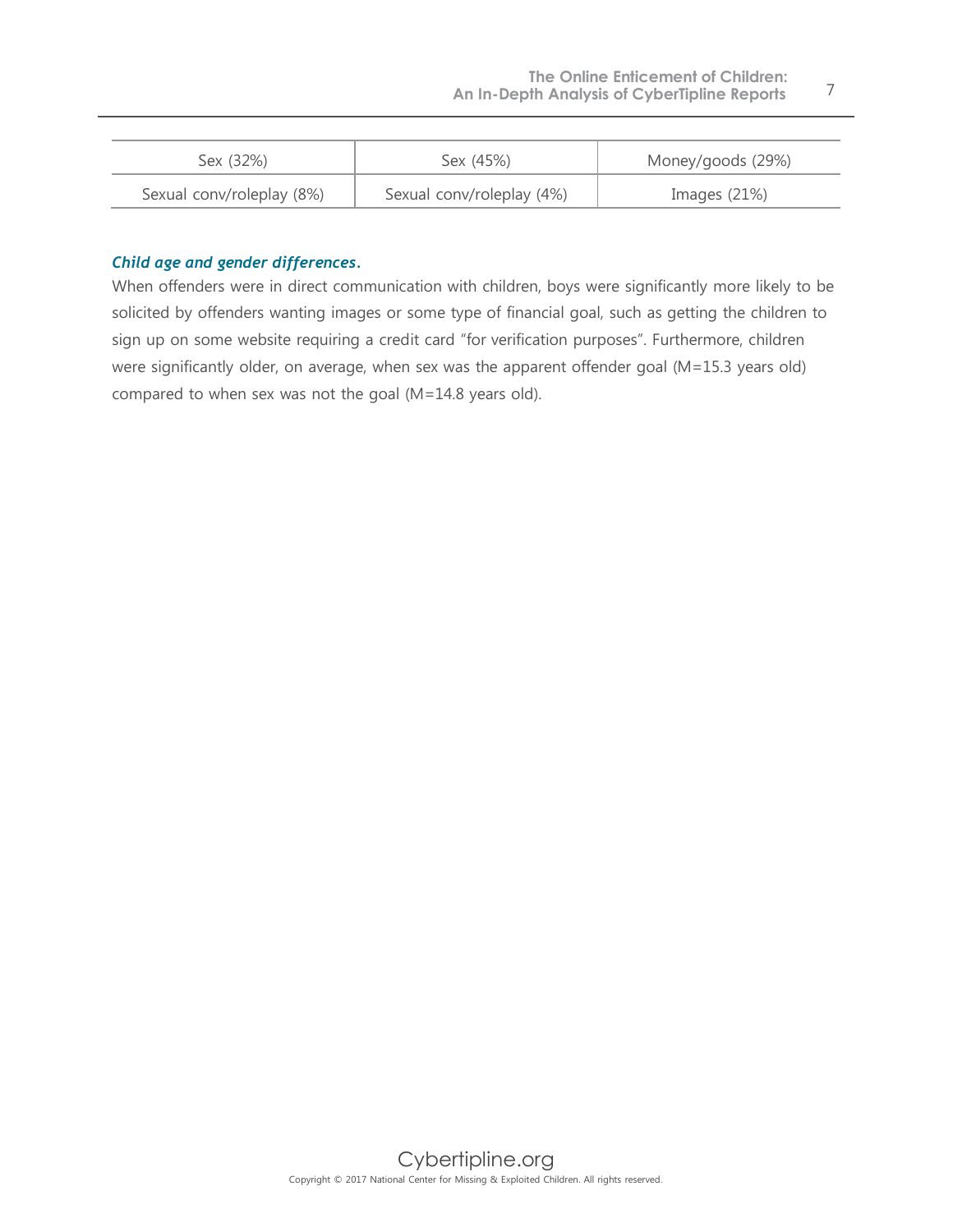In contrast, when children were exploited as third-parties, likely known offenders were significantly more likely to be motivated by sex, sexual conversation/role-play or revenge goals when the victims were girls. In these revenge reports, offenders were solely indicated as girl's ex-intimate partners, offering the children's images to others online in retaliation after the relationship ended.

#### *Offenders' goals achieved.*

Of the 5,863 total reports, 24% indicated that images of the reported child victims were sent to offenders—either by the child victims themselves or by another offender. Of these reports, 61% included images that were likely/known to be sexually explicit and 11% included images that were likely/known to be non-explicit (for 29% of the reports, it could not be determined). More commonly, offenders were the ones to send images of themselves to children (32%). Of these reports, 81% included images that were likely/known to be explicit while 6% included images that were likely/known non-explicit images (for 15% of the reports, it could not be determined). In a small percentage of the total reports (7%), offenders and child victims mutually exchanged sexually explicit content of themselves with each other.

Furthermore, in 12% of the reports, child victims and/or offenders mentioned meeting in person, either as a vague notion (8%) or, more seriously, involved the coordination of specific days, times and locations (4%). The percentage of children and offenders who actually met in person is unknown.

#### *Predictors of offenders' goals achieved.*

When children were in direct communication with offenders, boys —especially older boys—were disproportionately more likely to have sent sexually explicit content of themselves, received sexually explicit images of offenders or engaged in reciprocal/mutual exchange of sexually explicit images and made specific plans to meet offenders in person.



## **Explicit Content and Plans to Meet by Child Group**

Cybertipline.org Copyright © 2017 National Center for Missing & Exploited Children. All rights reserved.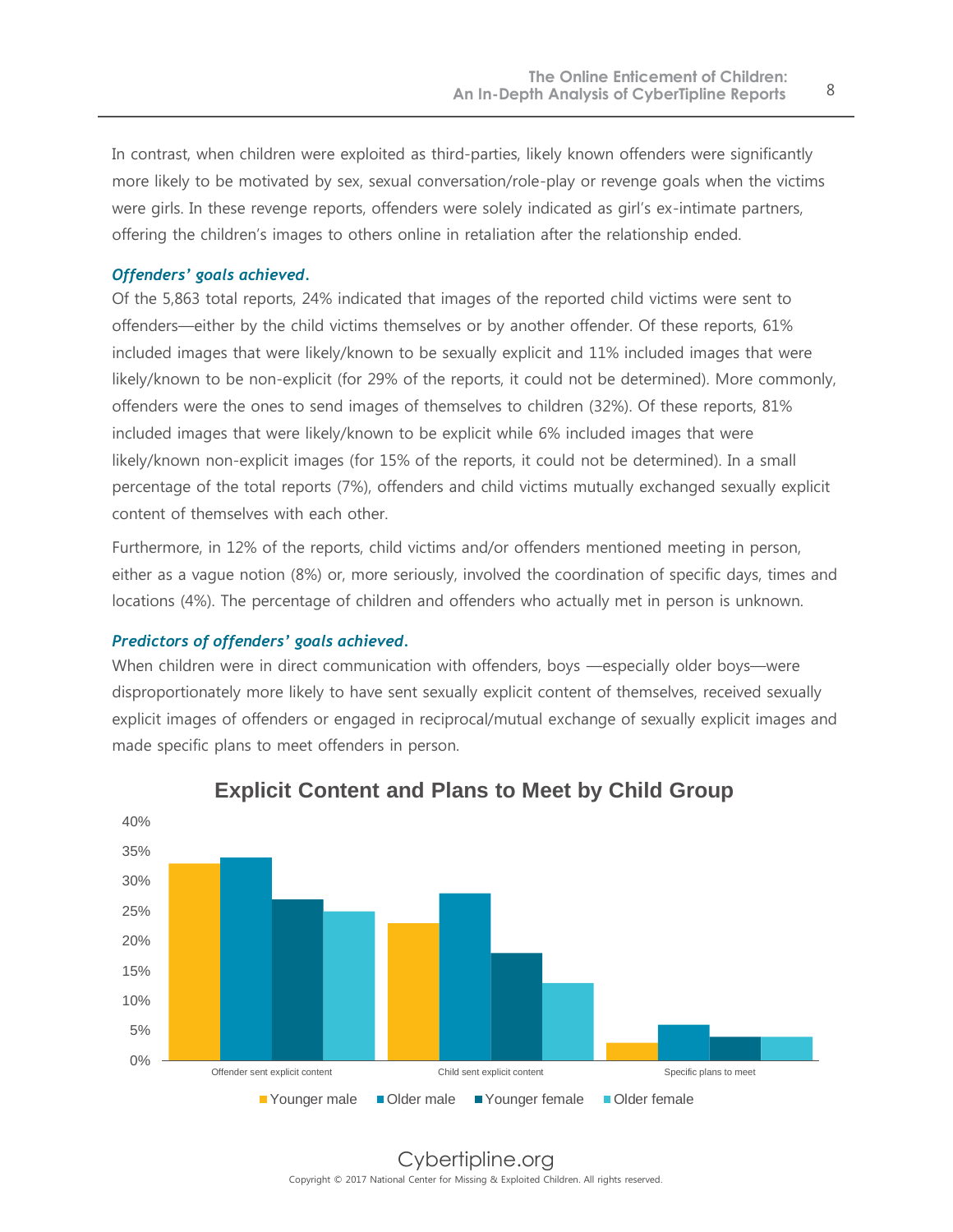In addition, children's prior vulnerabilities also predicted offenders' achieved goals. Children who were indicated as having a prior vulnerability (e.g. mental health issues, abuse, talking to adults online, trading sexually explicit content, etc.) were also more likely to have sent sexually explicit images of themselves to offenders and made specific plans to meet with offenders in person.

Lastly, the nature of the child/offender relationship also influenced the likelihood of offenders' achieved goals. When children were third-parties to the online enticement, they were significantly more likely to be victimized when individuals likely known to them offered them/their images to others compared to when these likely known individuals were solicited by others for the child/child's images. Of all the reports in which the likely known offenders offered the children to others, the others were complicit 38% of the time; in contrast, of the reports in which likely known individuals were solicited for the children by others, the likely known individuals were only complicit 20% of the time.

## **ABOUT OFFENDERS' METHODS**

Of the reports in which it could be determined  $(n=5,455)$ , the following were the overall mostly commonly indicated offenders' methods against children:

- Engaging the child in **sexual conversation/ role-play** as a grooming method, rather than a goal (34%)
- **Asking the child for sexually explicit images** of themselves (33%)
- **Developing a positive rapport** with the child, often through compliments, praise, discussing "shared" interests or acting caring/empathic, "liking"/commenting on children's online posts, etc. (29%)
- **Sending unprompted sexually explicit images** of themselves (23%)
- **Pretending to be younger** (20%), often by lying to the children but, sometimes, just when registering for their online account to circumvent the system and communicate with minors (22% of "younger" reports).
- **Offering sexually explicit images** of themselves to children (10%)
- **Asking children to reciprocally/mutually exchange images** (9%), often initiated by the offender, but sometimes as a compromise or

"self-protection" measure by the child if the offender first "asked" for images.

- **Offering something (other than images) in exchange** for fulfilling their goal (8%), such as some type of financial incentive (e.g. money, gift card, etc.); promises to buy them goods/gifts; substances (e.g. alcohol, drugs, cigarettes) and; other necessities, such as lodging, transportation or food.
- In addition, offenders used a variety of **less commonly indicated methods** (<5% each), such as pretending to be: female, a modeling agent/photographer or someone known by the child by using a fake/stolen account; recording/capturing images of the child without their authorization; using an automated system/bot to communicate, likely to "cast a wide net" for victims and; asking the child to rate/evaluate a picture of them (often explicit).
- In some third-party reports, **offenders engaged in grooming or "testing-of-the- waters"**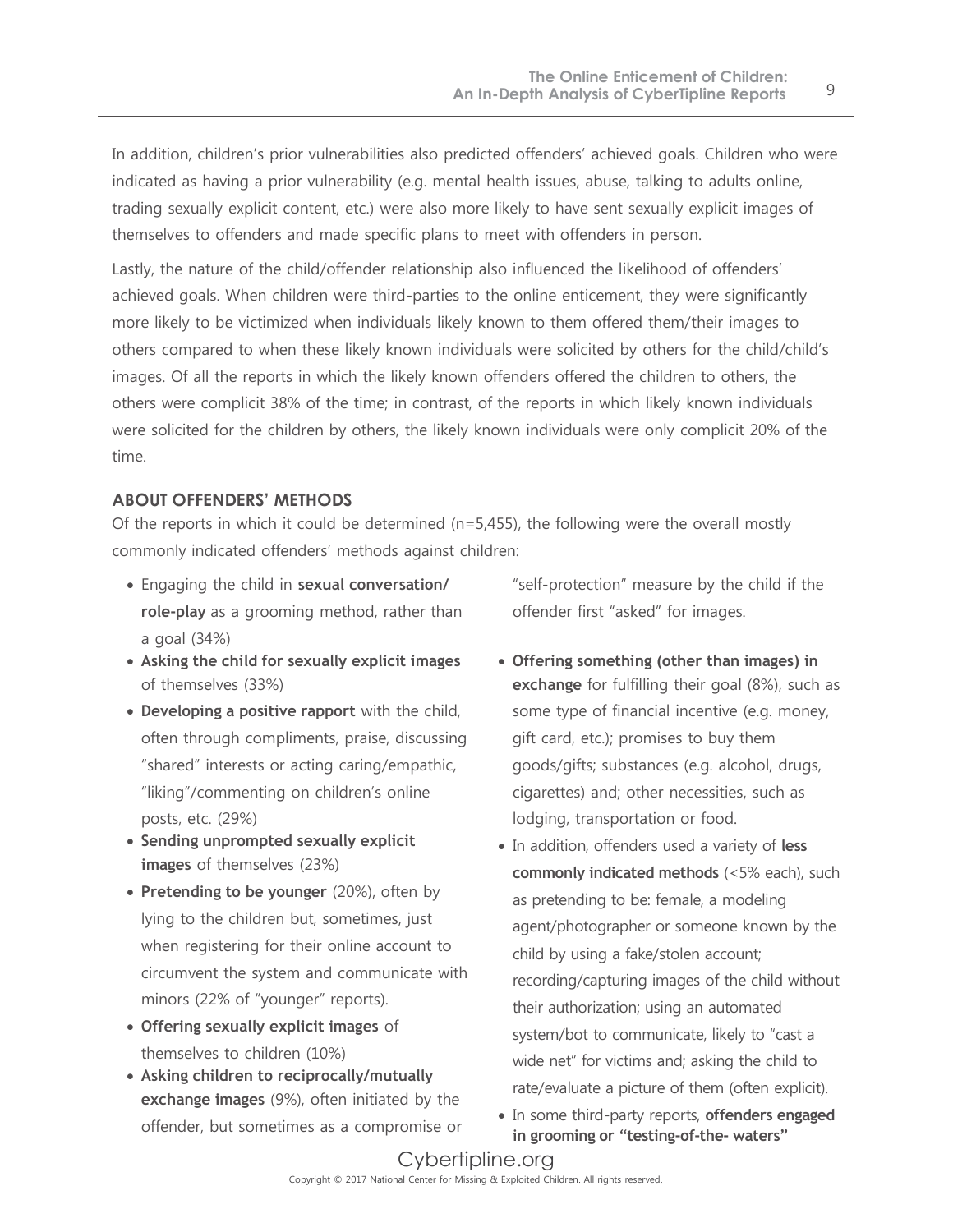**approaches with one another**, such as engaging in sexual conversation or roleplay that increasingly and systematically becomes more taboo and directed toward offering/asking about a child(ren) for sexual purposes

In addition, children sometimes engaged in their own behaviors that made them more vulnerable to exploitation, such as lying about being older when creating online accounts; initiating online communication with offenders and; offering offenders an exchange for sex or explicit images, such as financial compensation, alcohol or drugs, lodging, transportation, or goods/gifts.

#### *Child age and gender differences.*

Girls were significantly more likely to have had offenders try and develop a positive rapport with them; pretend to be younger, whether lying to them directly or when creating an online account; offer images of themselves; offer money, goods, substances, etc.; pretend to be a modeling agent/photographer and; ask them to rate/evaluate a picture of them. In contrast, male children were significantly more likely to have had offenders ask them for pictures; suggest reciprocally sharing images with each other and; pretend to be female.

#### **ABOUT WHERE IT OCCURS ONLINE**

Online enticement involved virtually every type of online platform. Of the reports in which it could be determined (n=5,455), over two dozen platforms were identified as actual or attempted online locations used by offenders. While most indicated one platform (78%), almost a quarter of reports indicated multiple platforms (21%; for 1% of reports, platforms could not be determined).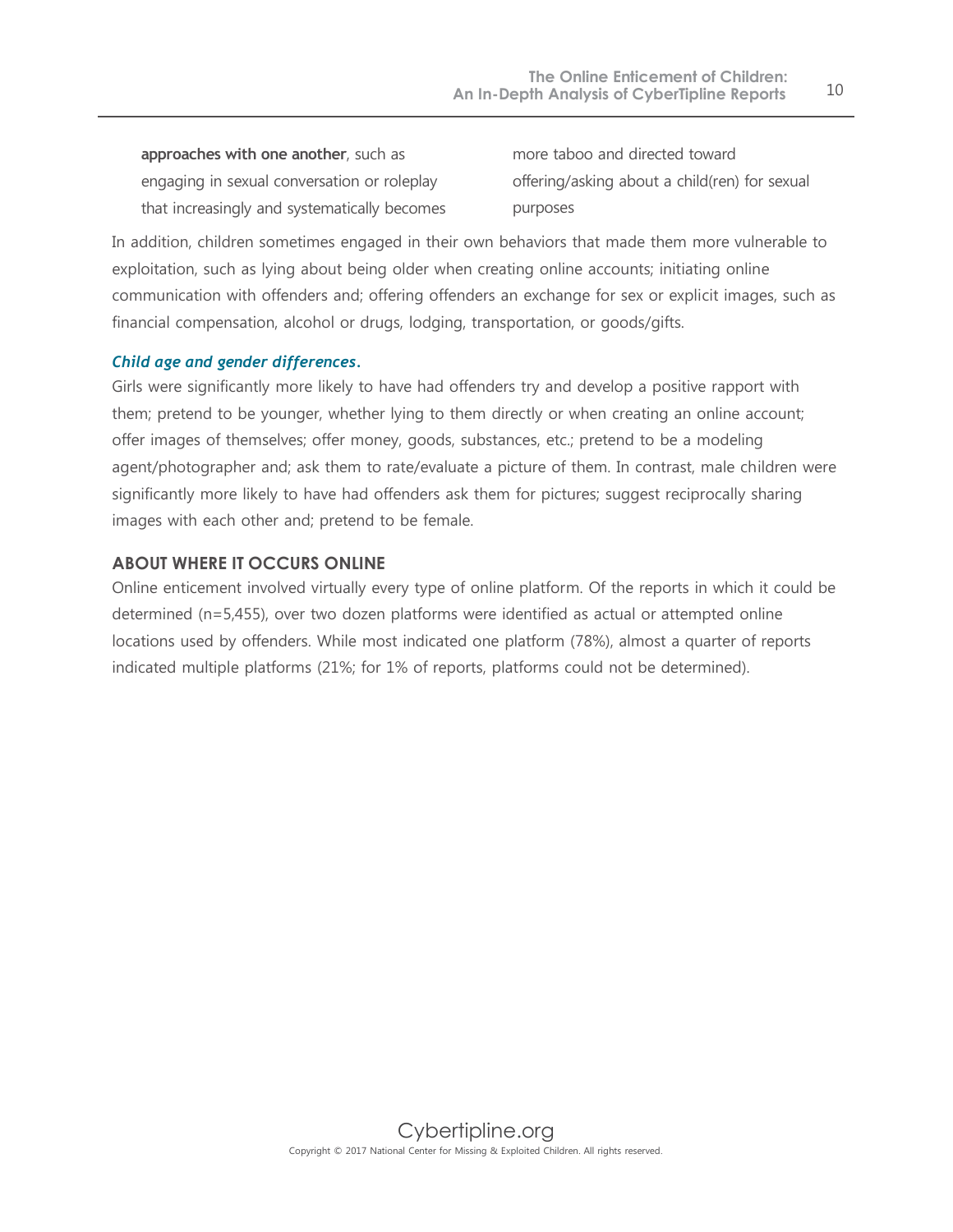While some reports may have been limited to one online location because it was sufficient for the offenders' purposes, other reports seemed to indicate that additional platforms were not involved for various reasons, such as the offender being reported and/or the Internet company terminating communication; the child declining the enticement and/or ceasing communication or; the situation being reported at a stage in the enticement when additional platforms were not known to be involved.

#### *Platform patterns.*

Offenders' goals seemed to strongly determine the number of platforms involved. More specifically, one-platform reports were disproportionately comprised of offenders engaging in sexual conversation/role-play with children in private chats or messages; trying to acquire some type of financial goal or; specific types of sexually explicit content, namely, live broadcast shows. For each of these goals, communication was likely limited to one platform because the initial online encounter was already on a platform that served the offender's purpose.

When multiple platforms were involved, it was most common for conversations to begin on social networking or chat sites, where it was easy for offenders to meet children online, and for the subsequent platforms to be determined by offenders' goals. When offenders were trying to acquire sexually explicit images of children (the primary goal in multi-platform reports), they commonly tried to move the communication to platforms where they could more easily evade detection, such as anonymous messaging apps, text messaging or livestream sites/apps. Similarly, when sexually explicit conversation/role-playing was the goal and multiple platforms were indicated (more common on sole platforms), offenders moved conversations to similar types of sites (except livestream) for ease-of-communication and anonymity. In contrast, when sex was the apparent offender goal, communication was more likely to move to phone or livestream apps and, ultimately, result in the exchange of phone numbers.

#### *Child age and gender differences.*

Reports involving boys were significantly more likely to have indicated the exchange of phone numbers for texting/calling and, particularly for younger boys, to involve gaming platforms. In contrast, reports involving girls were significantly more likely to involve mainstream social media/networking platforms.

#### **ABOUT THE AFTERMATH**

Of the reports in which it could be determined (n=5,455), 2% indicated some type of negative effect experienced by the children as a result of the online enticement. The negative effects included feeling scared, experiencing anxiety and depression and attempts at self-harm or suicidal ideation. In a small percentage of reports (<1%), the child victim threatened some type of violence, such as suicide, due to the relationship being blocked (typically by parents).